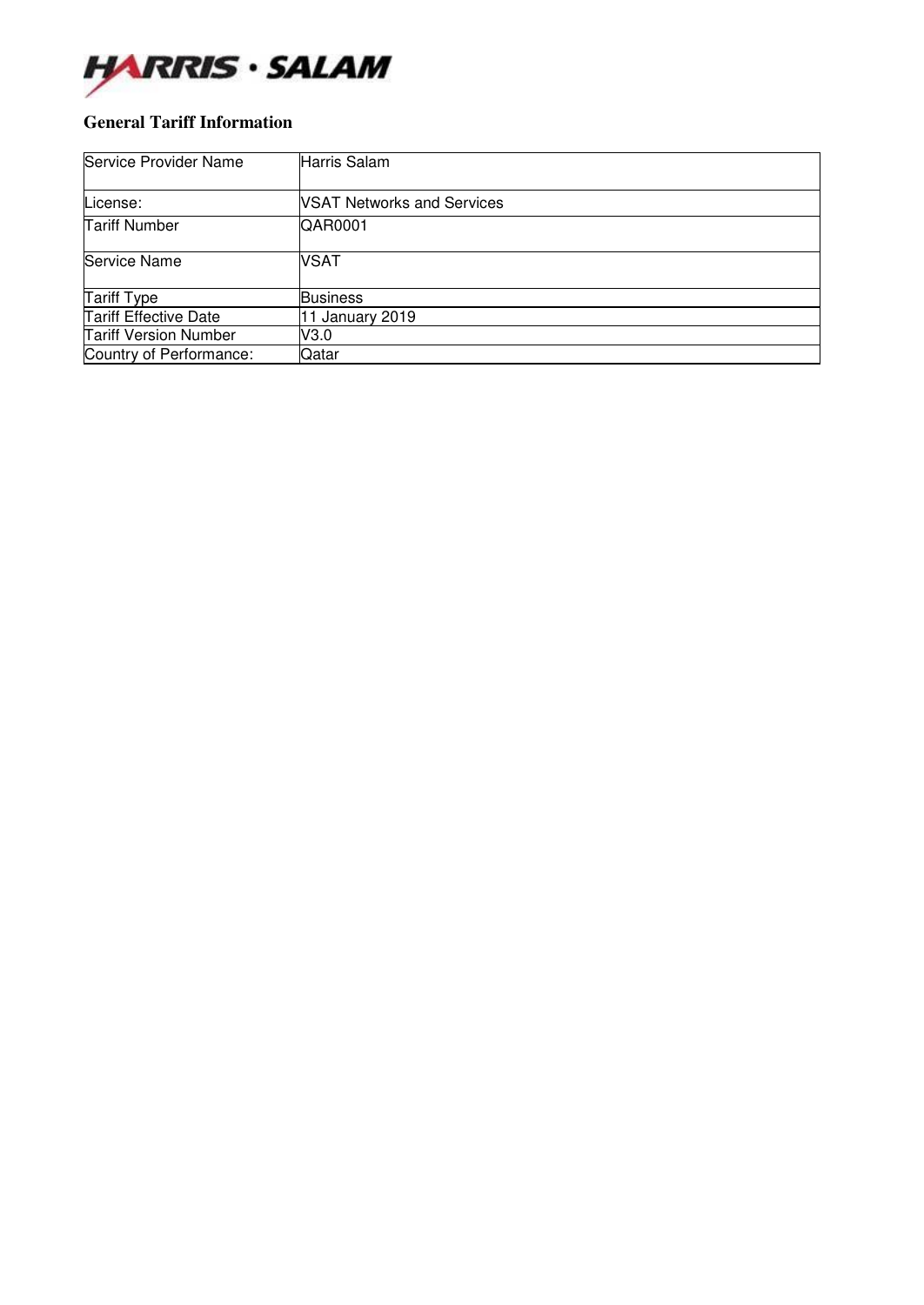### **1 Definitions and Acronyms**

- CIR = Committed Information Rate
- CRA = Communications Regulatory Authority of Qatar
- CUG = Closed User Group, as defined in the VSAT License
- Customer = Business CUG end user of the service.
- Duplex Link = Two way link allowing information to travel from hub to remote and vice versa.
- FEC = Forward Error Correction
- Hub = The central or primary node of the VSAT network.
- Kbps = bit rate in kilo bits per second
- Mbps = bit rate in mega bits per second
- MHz = Mega Hertz
- SCPC = Single Channel Per Carrier
- SLA = Service Level Agreement
- TDMA = Time Division Multiple Access
- Uplink = Carrier transmitted from a ground station towards the satellite.

VSAT License = the individual license for the provision of VSAT services granted to Harris Salam W.L.L. on 22 March 2012.

- VSAT = Very Small Aperture Terminal
- GUI = Graphical User Interface
- NMS = Network Management Station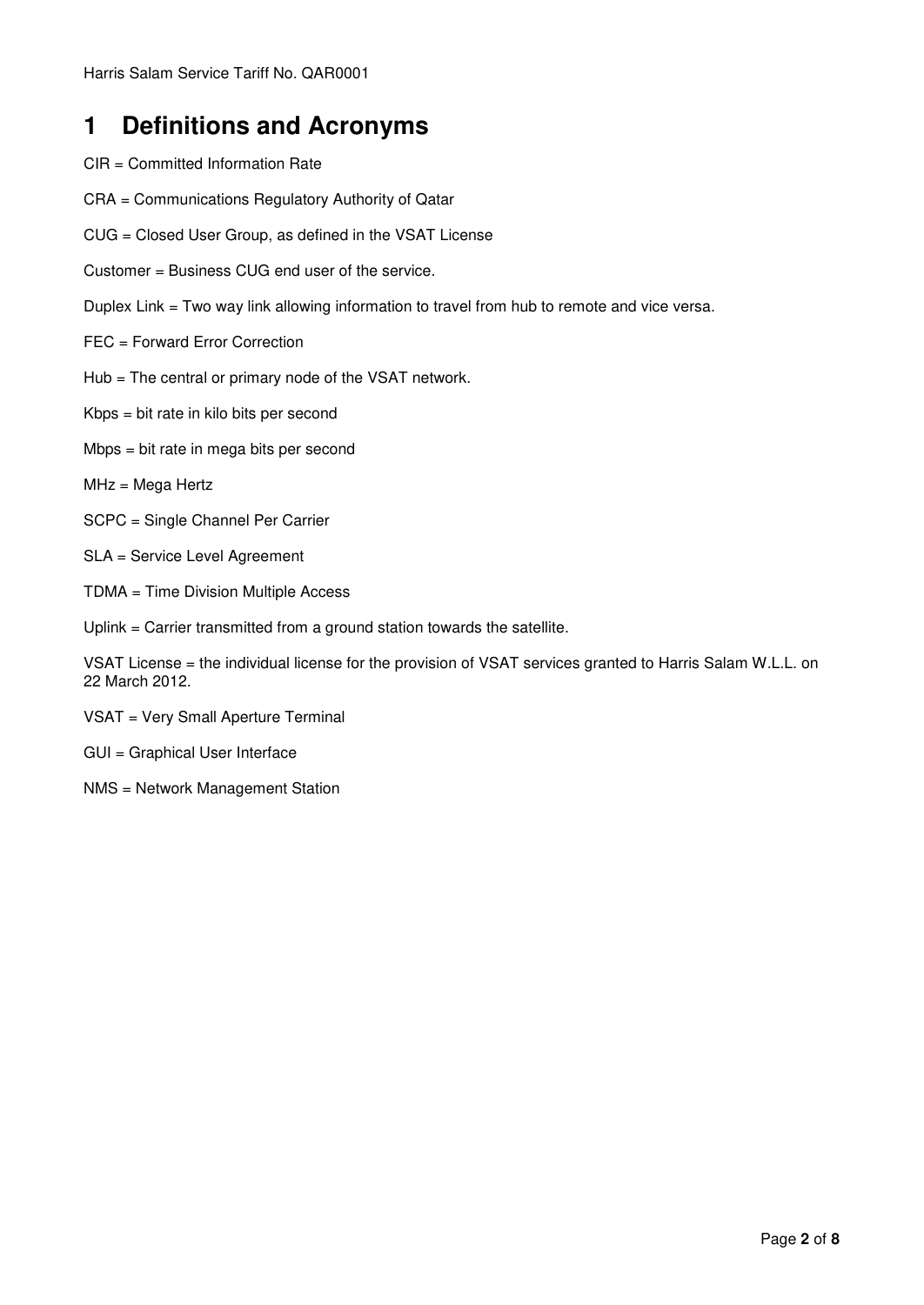### **2 GENERAL TARIFF TERMS AND CONDITIONS**

This Tariff contains charges and conditions applicable to the provision of VSAT services.

This Tariff will be effective as of the date established in this Tariff and will automatically cease being effective if Harris Salam publishes a new tariff for this service or publishes notification on its webpage that this Tariff is no longer effective subject to CRA approval, if required.

From time to time Harris Salam may publish promotions and readjustments on its webpage or by other means. Such promotions and readjustments will suspend or modify this Tariff as specified by Harris Salam as of the date Harris Salam publishes such promotions or readjustments subject to CRA approval, if required.

These terms are in addition to the Harris Salam Standard Terms and Conditions appropriate to the service offered, which should be read in conjunction with this document and which form an integral part of this Tariff.

All VSAT service terms and conditions shall be subject to the contract executed between Harris Salam and its Customer. The contract will include (and be subject to) Harris Salam Standard Terms and Conditions.

### **3 SERVICE DESCRIPTION**

This Tariff is for VSAT services for business customers. VSAT is a wireless, (geostationary) satellite based two way networking solution which can provide network connections between remote locations and a central hub. Establishing a VSAT network between two or more locations enables a wide area network connection allowing the transmission of voice, data and video between those locations potentially over a large geography or where no alternative communications method exists (*e.g.*, remote areas).

Harris Salam provides VSAT services via two separate technical configurations: (1) Time Division Multiple Access (TDMA) (Shared & Dedicated Service); and (2) Single Channel Per Carrier (SCPC) (Dedicated Service).

### **3.1 TDMA VSAT**

### **3.1.1 TDMA Shared Service**

Using TDMA VSAT allows customers to manage flexible and scalable connections between remote sites. Applications or users share the same satellite frequency by dividing the full bandwidth into specific timeslots. The users transmit in rapid succession, one after the other, each using their own time slot. This allows multiple stations to share the same transmission medium (e.g. radio frequency channel) while using only the part of the total bandwidth they require.

Many technology providers have incorporated TDMA into their systems (*e.g.* iDirect Evolution Modem/Router).

The topology below depicts a typical multi-site VSAT wide area network. Remote VSAT (Sites 1 to N) communicate with a central TDMA hub (via the hub Antenna).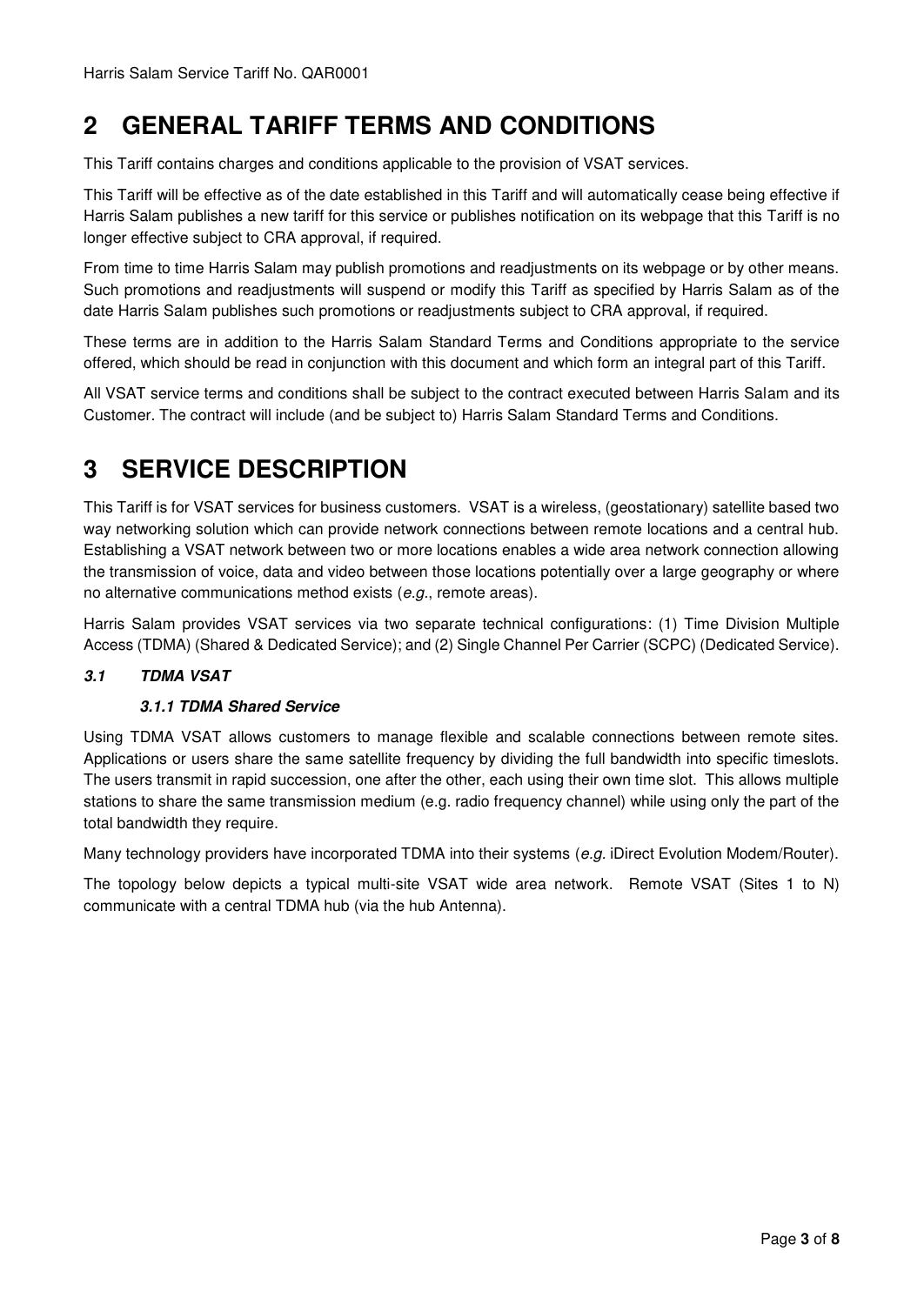

TDMA VSAT service may include installation and configuration of equipment to transmit and receive data over satellite. The service does not include Customer Premise Equipment (CPE) needed to terminate the signals these can be purchased or leased separately.

### 3.1.2 **TDMA Dedicated Service**

TDMA Dedicated Service employs the same technology as described in 3.1.1 above, however, this service is configured to guarantee that a site will receive the contracted data rate at all times regardless of how other sites are using the service.

### **3.2 SCPC VSAT (Dedicated Service)**

The SCPC VSAT service uses frequencies on a single channel that are dedicated to the customer. Various throughput speeds are available, however SCPC services will most likely be deployed as a point to point solution (remote site to dedicated terminal at client HQ) as opposed to the point to multi point topology best suited to the TDMA VSAT service.

SCPC VSAT service provides remote sites with the speed and dedicated bandwidth necessary for high capacity requirements and near real-time applications. With dedicated SCPC, the bandwidth is always available, as space segment is reserved independently for each site on both the inbound and outbound links; bandwidth is not shared among other sites.

Engineering for SCPC solutions will be bespoke to Customer requirements and optimum antennae sizes and modulation schemes will be selected. Capacity is priced as synchronous duplex links, based on dedicated synchronous capacity (same bit rate) in each direction etc. 8PSK (FEC7/8) is the standard modulation scheme operated by Harris Salam for its SCPC services.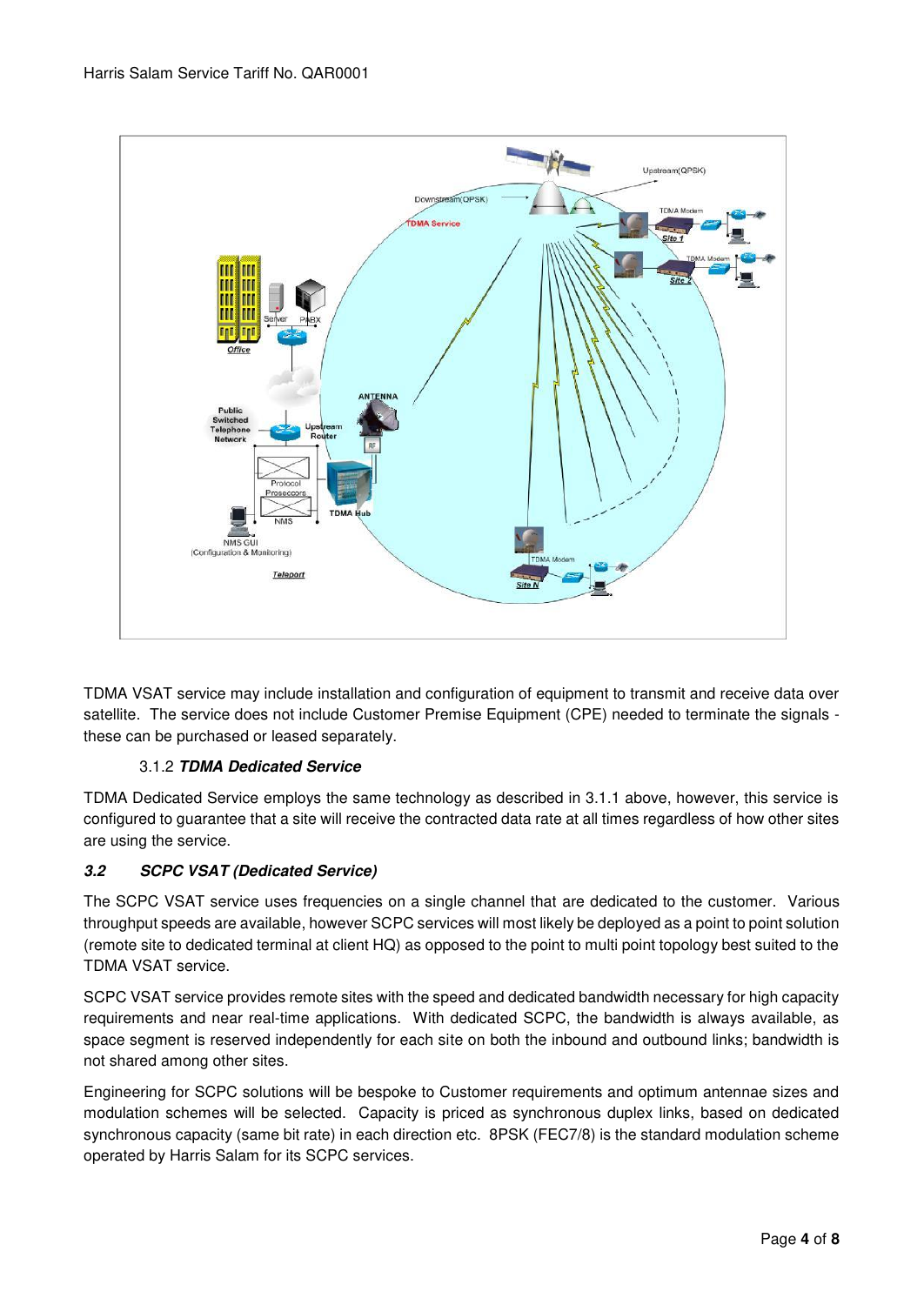Where, for engineering or compliance reasons, Harris Salam is required to implement a modulation scheme other than 8PSK (FEC7/8) price may vary, but will be consistent with equivalent /MHz value.



The SCPC VSAT Service may include installation and configuration of equipment to transmit and receive data over satellite. The service does not include Customer Premise Equipment (CPE), known as an SCPC compatible modem, needed to terminate the signals - these can be purchased or leased separately.

## **4 FEATURES AND CHARGE RATES**

### **4.1 TDMA VSAT (Shared Service and Dedicated Service)**

One-time and Equipment

-

- One-time set up charge: QAR 5,500
- Credit check: Customers will be subject to a credit check and may be required to provide a deposit to Harris Salam equivalent to up to 3 x the monthly rate of their subscribed service.<sup>1</sup>
- VSAT Equipment Prices: Charged separately by Harris Salam to the customer for any necessary equipment. May consist of:
	- o Equipment rental; and/or
	- o Equipment purchase.
- Termination Fee: Up to 3 months of Service Fees. See Harris Salam Standard Terms and Conditions.

 $1$  Deposit decisions are made on a non-discriminatory basis based on credit worthiness.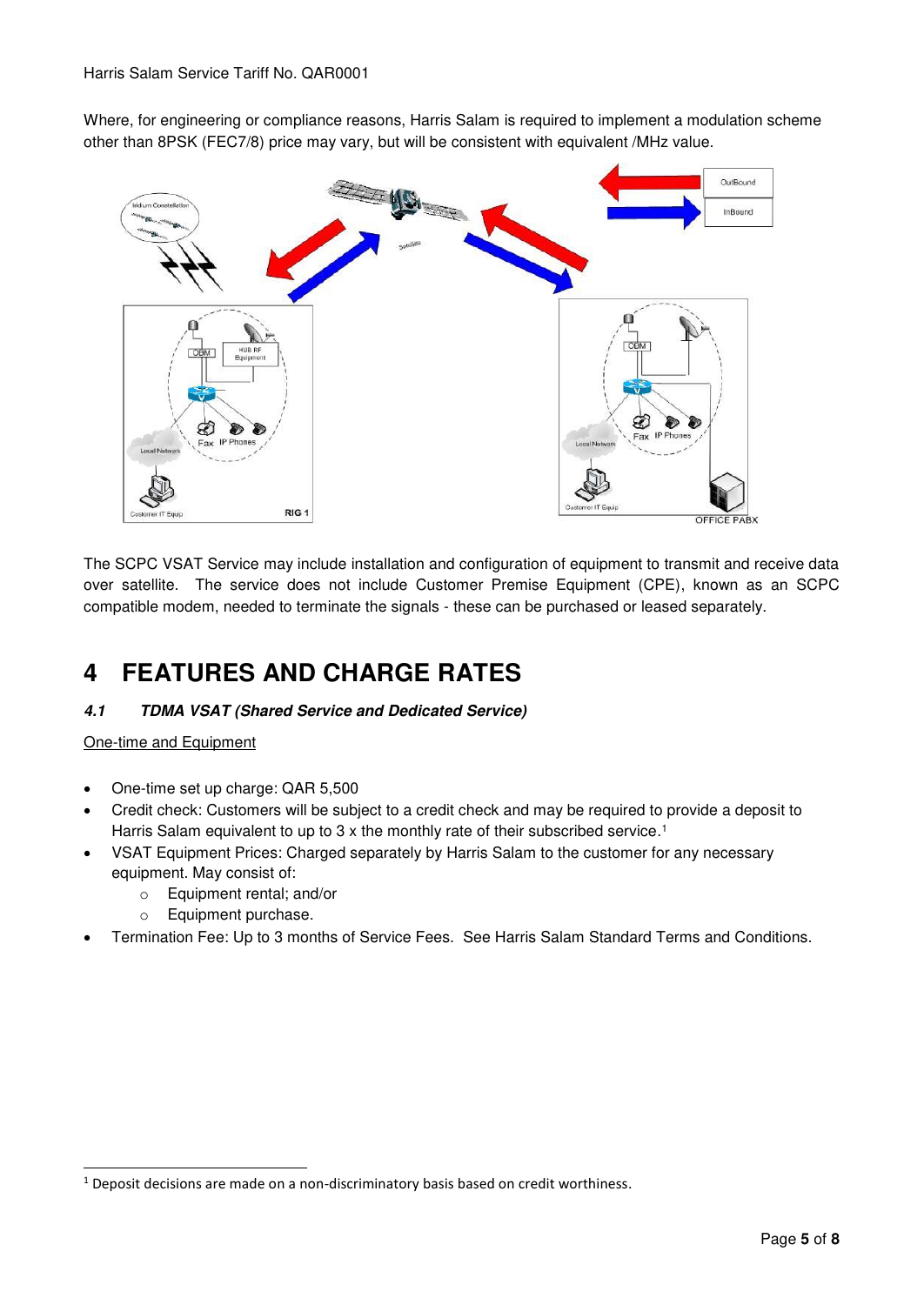### Monthly Rate

TDMA VSAT features a range of throughput speeds measured in bits per second as shown in the table below:

| <b>TDMA VSAT (Shared)</b> |                     |  |  |  |
|---------------------------|---------------------|--|--|--|
| <b>Bandwidth*</b>         | <b>Monthly Rate</b> |  |  |  |
| 512 Kbps Duplex           | QAR 7,462           |  |  |  |
| 768 Kbps Duplex           | QAR 11,193          |  |  |  |
| 1024 Kbps/512Kbps         | QAR 11,193          |  |  |  |
| 1024Kbps Duplex           | QAR 14,560          |  |  |  |

\* Based on a 2.4m terminal

| <b>TDMA VSAT (Dedicated)</b> |                     |  |  |  |
|------------------------------|---------------------|--|--|--|
| <b>Bandwidth*</b>            | <b>Monthly Rate</b> |  |  |  |
| 1024/Kbps/512 Kbps           | QAR 19,455.80       |  |  |  |
| 1536Kbps/768 Kbps            | QAR 22669.56        |  |  |  |
| 2560Kbps/768Kbps             | QAR 32,733.76       |  |  |  |

\* Based on a 2.4m terminal

Harris Salam will provide (included in the Monthly Rate):

- Shared burstable bandwidth (Shared Service);
- Guaranteed throughput/Committed Information Rate (CIR) (Dedicated Service);
- 24/7 NOC assistance; and
- Spectrum management services.

As a separate service, Harris Salam can provide an optional field engineer (which can be dispatched to the customer site for installation & commissioning, corrective and preventative maintenance) – to be charged separately according to the terms of that non-regulated service.

#### Additional enhancements

Additional enhancements include, but are not limited to:

- Adaptive Coding and Modulation ensuring signal quality protection in the event of fade conditions e.g., rain attenuation
- TCP/IP Network acceleration
- Optional link encryption (AES)
- VLAN support

#### **4.2 SCPC VSAT (Dedicated Service)**

#### One-time and Equipment

One-time set up charge: QAR 5,500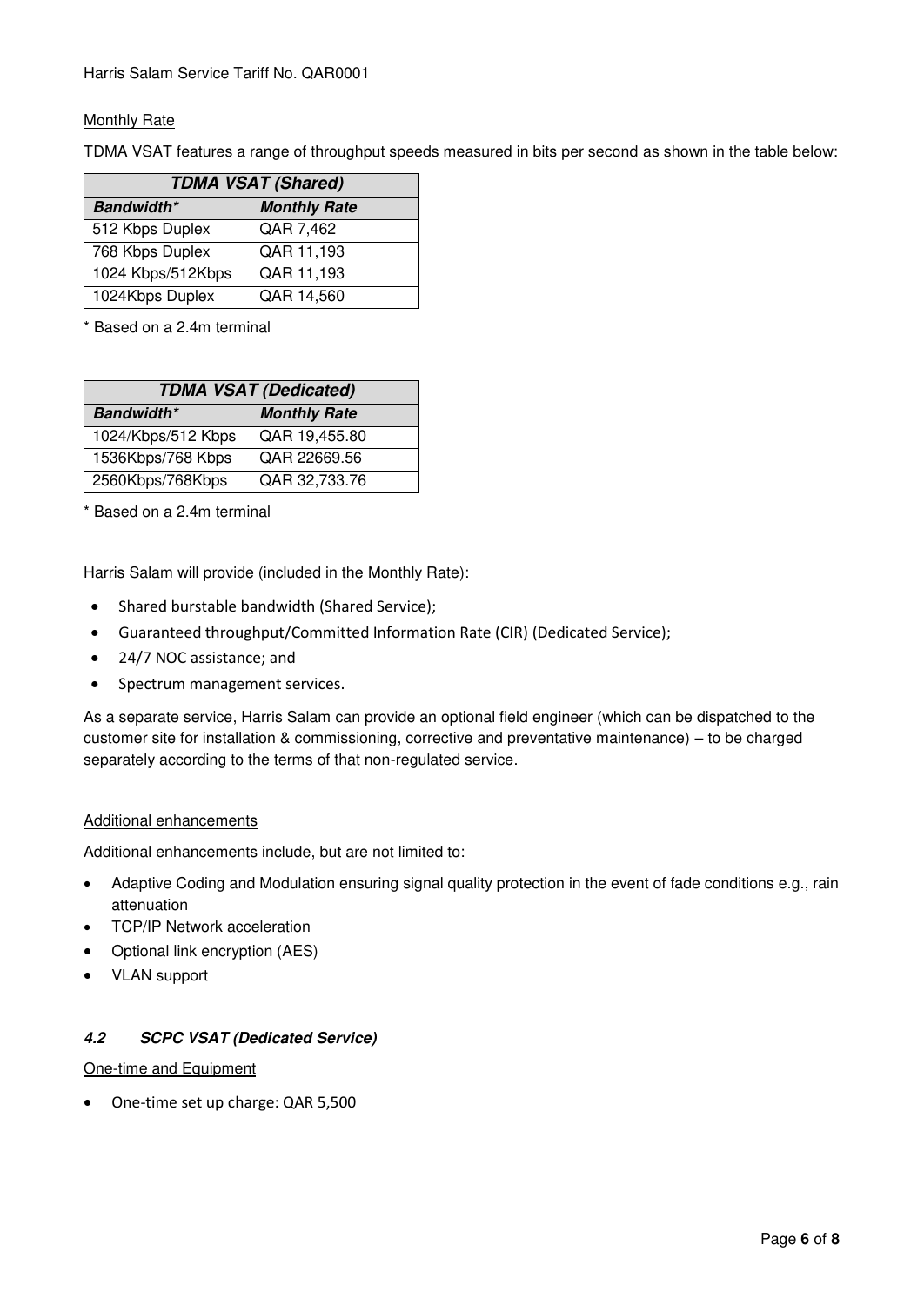- Credit check: Customers will be subject to a credit check and may be required to provide a deposit to Harris Salam equivalent to up to 3 x the monthly rate of their subscribed service.<sup>2</sup>
- VSAT Equipment Prices: Charged separately by Harris Salam to the customer for any necessary equipment. May consist of:
	- o Equipment rental; and/or
	- o Equipment purchase.
- Termination Fee: Up to 3 months of Service Fees. See Harris Salam Standard Terms and Conditions.

### Monthly Rate

SCPC VSAT features a range of throughput speeds measured in bits per second as shown in the table below:

| <b>SCPC VSAT Charges</b> |                     |  |  |  |
|--------------------------|---------------------|--|--|--|
| <b>Bandwidth*</b>        | <b>Monthly Rate</b> |  |  |  |
| 256 Kbps Duplex          | QAR 10,162          |  |  |  |
| 512 Kbps Duplex          | QAR 16,896          |  |  |  |
| 768 Kbps Duplex          | QAR 23,812          |  |  |  |
| 1024 Kbps Duplex         | QAR 31,092          |  |  |  |
| 2048 Kbps Duplex         | QAR 57,664          |  |  |  |

\* Based on a 2.4m terminal

As the frequencies used are dedicated to the client there is no burst feature. Any bandwidth / throughput is guaranteed to the client at all times subject to normal operating conditions.

Harris Salam will provide (included in the monthly charge):

- 24/7 NOC assistance; and
- Spectrum management services.

As a separate service, Harris Salam can provide an optional field engineer (which can be dispatched to the customer site for installation & commissioning, corrective and preventative maintenance) – to be charged separately according to the terms of that non-regulated service.

# **5 SERVICE PROVIDER OBLIGATIONS**

*Commencement of Service*: The service shall commence from the service connection date, being the date upon which the services became activated for the Customer.

*Service Boundary*: Harris Salam is responsible for service up to the point of interface between the Customer managed equipment and the Harris Salam managed equipment and shall not be responsible for any quality of service, continuity of service or other matters impacted by Customer cabling, equipment or other facilities on the Customer side of the point of interface. The point of service interface on the network side will be the satellite footprint.

<sup>-</sup><sup>2</sup> Deposit decisions are made on a non-discriminatory basis based on credit worthiness.